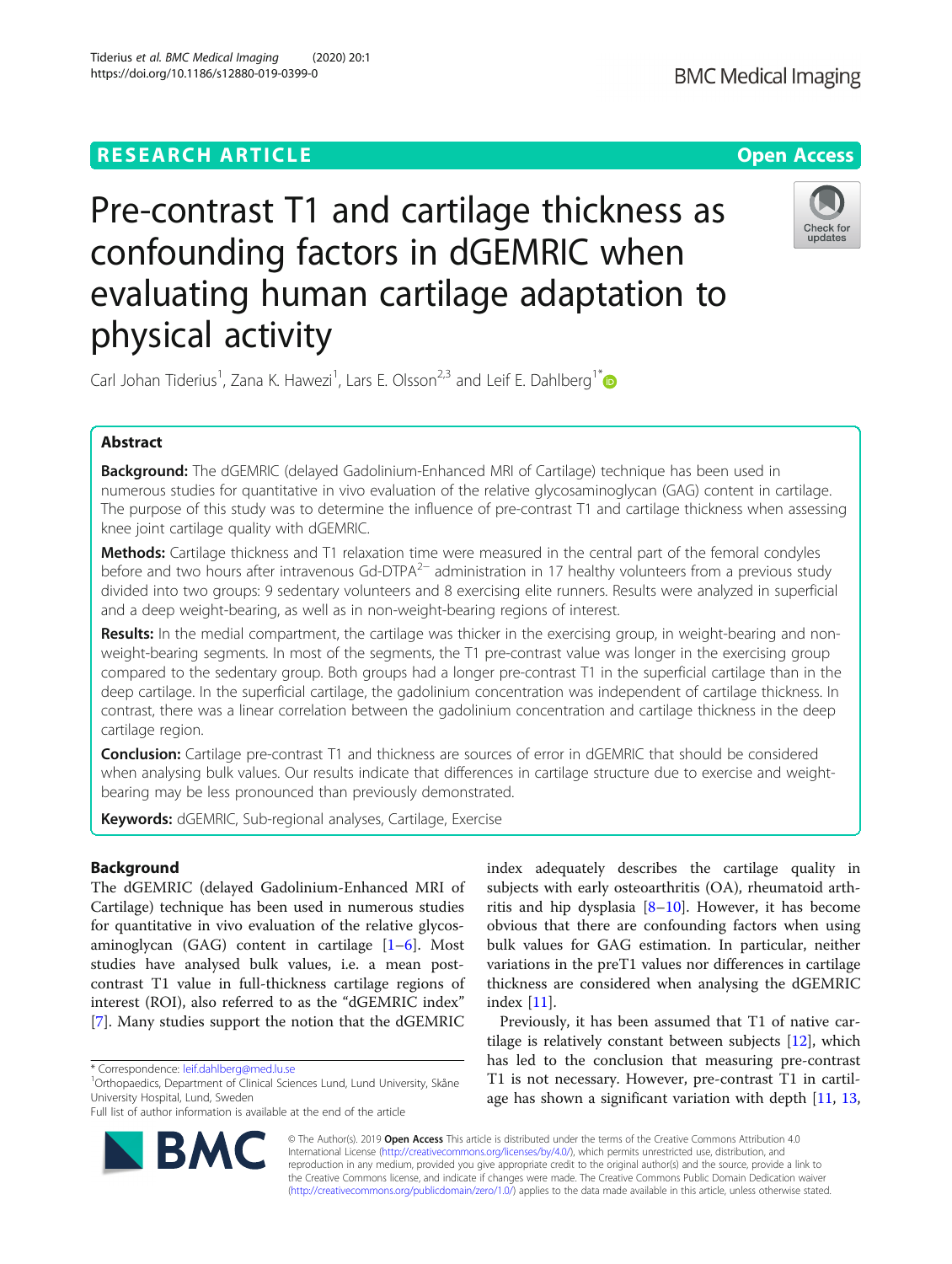<span id="page-1-0"></span>[14\]](#page-5-0). In healthy volunteers, T1 decreases from 900 to 1100 ms in superficial cartilage to 400–500 ms in deep cartilage measured at 1.5 T. In addition, early stage OA has been associated with increased pre-contrast T1 values [[11,](#page-5-0) [13](#page-5-0)–[15](#page-5-0)].

The uncertainty of the dGEMRIC index is further complicated by the fact that cartilage thickness varies between subjects. At the time of imaging, often 90–120 min post injection, contrast medium penetration is more complete in a thinner cartilage than in a thicker cartilage [[11](#page-5-0)].

Sub-regional dGEMRIC analysis has been suggested to address these issues [\[11,](#page-5-0) [13,](#page-5-0) [14](#page-5-0)]. However, in subjects with radiographic OA (i.e. reduced cartilage thickness caused by joint space narrowing), sub-regional dGEM-RIC analysis did not show any difference in sensitivity compared to full-thickness analysis [\[16](#page-5-0)].

Previously, we found that elite runners had higher (bulk) dGEMRIC index than sedentary individuals [[17](#page-5-0)] and concluded that this was likely due to a higher cartilage GAG content among elite runners. However, in that study using the dGEMRIC index, the preT1 values and cartilage thickness were not included in the calculations. To examine the validity of our conclusion, that cartilage quality differs between active and sedentary individuals, we here perform a detailed re-examination of the image data [[17\]](#page-5-0) by measuring cartilage thickness as well as analysing gadolinum concentration in separate superficial and deep cartilage regions.

# Methods

## Subjects

In this retrospective study we included 17 volunteers from a previous study of healthy subjects, i.e. no history of knee injury or knee surgery, with different levels of physical activity [\[17](#page-5-0)]. Included were those that had both pre- and post-contrast T1 images at the previous investigation. The included subjects were divided into the following two groups:

Group I (the sedentary group) consisted of 9 sedentary volunteers (two of which were females) with the following characteristics: mean age 24 (range 21–30) years, mean height 173 (range; 159–184) cm, mean weight 69 (range; 50–91) kg and mean body mass index (BMI) 23 (range; 17.3–26.9).

Group II (the exercising group) consisted of 8 male elite athlete runners, each running a distance of 70–90 km per week, with the following characteristics: mean age 25 (range; 23–29) years, mean height 182 (range; 175–188) cm, mean weight 71 (range; 69–76) kg, and BMI 21.4 (range; 20.4–23.2).

# Magnetic resonance imaging (MRI) measurements

The MRI examination in the previous study [\[17](#page-5-0)] was performed prior to and 2 h after intravenous injection of

 $Gd$ - $DTPA^{2-}$  (0.3 mmol/kg of  $Gd$ - $DTPA^{2-}$ , Magnevist, Bayer Healthcare Pharmaceuticals, Germany) in an 1.5 T system (Siemens Magnetom Vision) with a dedicated knee coil. For T1 analysis of articular cartilage, a set of 5–6 inversion recovery turbo spin echo images was used pre-contrast and post-contrast (Repetition time, TR =  $2000 \text{ ms}$ , echo time, TE = 15 ms, turbo factor 11, inversion time, TI between = 50, 100, 200, 400, 800 and 1600 ms, matrix = 256\*256, Field of view, FOV = 120\*120 mm<sup>2</sup> , in-plane resolution 0.47 mm, slice thickness = 3 mm). Two sagittal slices were localized to cover the central part of the lateral and medial femoral condyle, respectively. To maximize the contrast uptake, volunteers walked two levels of stairs up and down five times, corresponding to seven minutes of exercise, immediately after contrast agent injection.

# Image analysis

 $T_1$  calculations and segmentation of the ROIs were performed using MATLAB® (Mathworks Inc., Natick, MA). In the sagittal plane, the central parts of both the medial and lateral femoral condyles were divided into two main segments (weight-bearing, WB and non-weight-bearing, NWB) (Fig. 1) [\[18](#page-5-0)]. Identical location of the two sagittal slices (one in the medial and one in the lateral femoral compartment) in-between scans were carefully selected



Fig. 1 Illustration of the regions of interest (ROIs) in a lateral femoral condyle. The femoral knee cartilage was divided into two main segments: weight-bearing (WB) and non-weight-bearing (NWB). The deepest (blue) and the most superficial (red) cartilage layers of each segment were analysed as separate ROIs. The thickness of each segment was calculated as the mean value of three thickness measurements within each segment (indicated by black lines)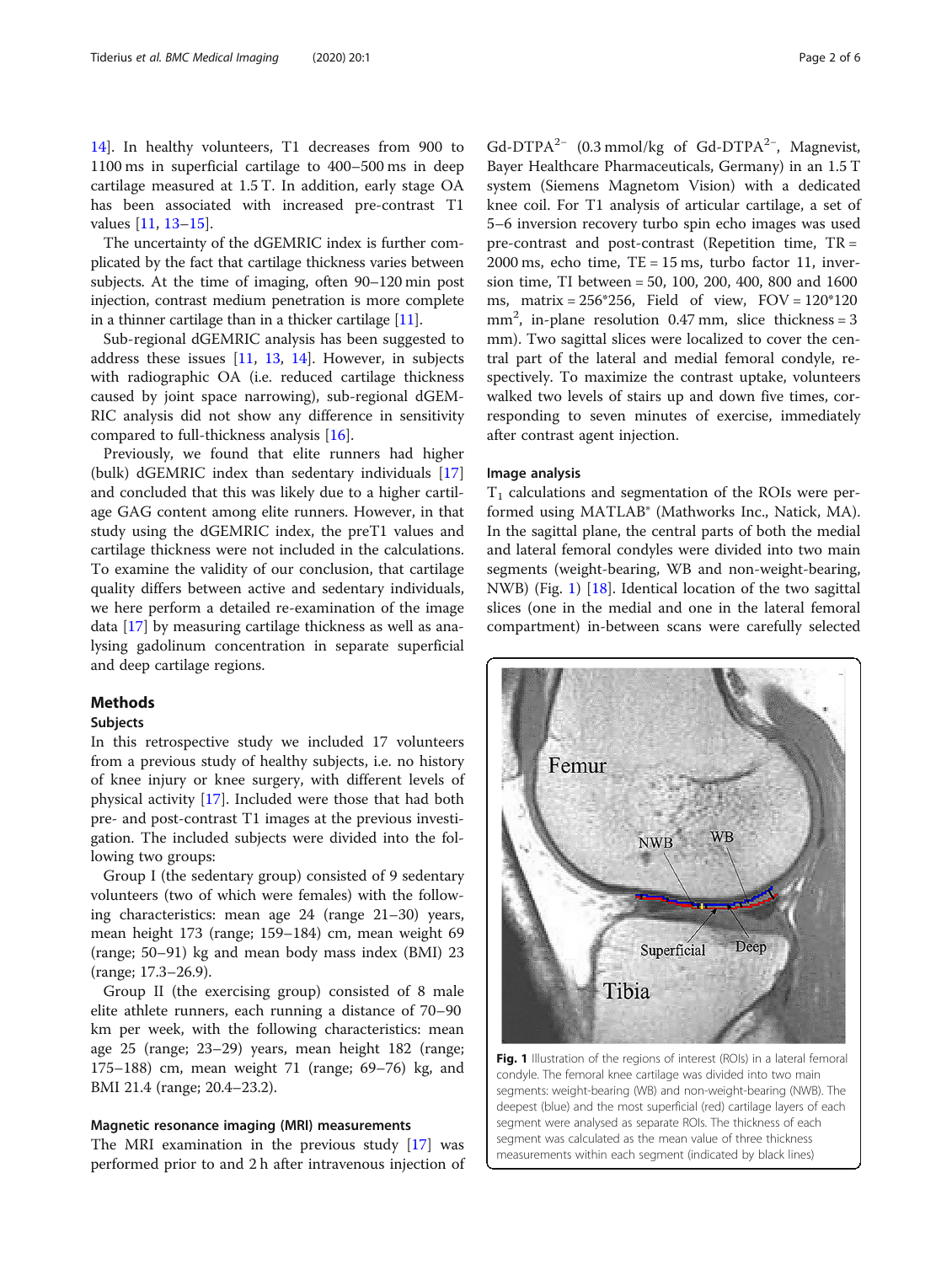|            | Cartilage thickness (mm)<br>Exercise |           | Cartlilage thickness (mm)<br>Sedentary |           | $P$ value<br>(exercise vs sedentary) |
|------------|--------------------------------------|-----------|----------------------------------------|-----------|--------------------------------------|
|            | Mean                                 | <b>SD</b> | Mean                                   | <b>SD</b> |                                      |
| <b>WB</b>  |                                      |           |                                        |           |                                      |
| Medialt    | 2.90                                 | 0.30      | 1.70                                   | 0.50      | $p = 0.005$                          |
| Lateralt   | 2.87                                 | 0.21      | 2.54                                   | 0.40      | $p = 0.2$                            |
| <b>NWB</b> |                                      |           |                                        |           |                                      |
| Medialt    | 1.81                                 | 0.19      | 1.54                                   | 0.20      | $p = 0.03$                           |
| Lateralt   | 1.73                                 | 0.20      | 1.56                                   | 0.30      | $p = 0.1$                            |

<span id="page-2-0"></span>Table 1 Cartilage thickness in the medial and lateral femoral cartilage in the exercising and the sedentary groups (mm ± SD). WB denotes Weight-Bearing and NWB Non Weight-Bearing

by the MRI technician. In addition, the first author (Z.H.) investigated that the thickness of the cartilage within each ROI did not change in-between repeated scans. Each segment was analysed as a full-thickness ROI (bulk value); the deepest and the most superficial cartilage layers (carefully avoiding extra-cartilage tissues) were also analysed as separate ROIs (Fig. [1](#page-1-0)). The segmentation procedure has been described in detail previously [[11\]](#page-5-0). Pre- and post-contrast T1 values (postcontrast  $T1 = dGEMRIC$  index) for deep and superficial ROIs in each segment were computed. All dGEMRIC indices were corrected for BMI dosing-bias according to the formula recommended for cross-sectional studies, i.e. normalize the values to a BMI of 20 [[19](#page-5-0)]:

$$
T1_{corrected}=T1_{measured}+3{*}(BMI-20)~~\ (ms)
$$

Estimated gadolinium concentrations for all regions of interest were calculated using the following formula:

 $[Gd] = (1/T1_{Gd} - 1/T1_{pre})/r_1$ ,

where  $T1_{Gd}$  is the T1 value after contrast agent injection,  $T1_{pre}$  is the T1 value before Gd-DTPA<sup>2−</sup> injection, and  $r_1$  is the relaxivity of Gd-DTPA<sup>2-</sup>, for which the

value 4.1 s<sup>-1</sup> mM<sup>-1</sup> measured in human plasma at 37 °C temperature was used [\[20](#page-5-0)].

# Cartilage thickness

Cartilage thickness was measured using the ImageJ pro-gram [[21](#page-5-0)]. Three measurements in each segment of the femoral cartilage was performed and the mean value was calculated.

# Statistical analysis

Sigma Plot 11 was used for the statistical analyses. Wilcoxon signed rank test was used for the comparison between weight-bearing and non-weight-bearing segments within a single group (sedentary or exercise) and also between deep and superficial regions within a single segment of a group. Mann-Whitney rank sum test was used for the comparison between groups. A  $p$  value below 0.05 was considered statistically significant. To analyse the relationship between cartilage thickness and gadolinium concentration, and also to compare bulk dGEMRIC index and superficial gadolinium concentration, Spearman's rank correlation coefficient was used.

Table 2 Pre-contrast T1 (ms) (mean and SD) in superficial and deep femoral knee cartilage in Non Weight-Bearing (NWB) and Weight-Bearing (WB) regions of interest in the exercise and the sedentary group

|                               | Pre-contrast T1 (ms)<br>Exercise |           | Pre-contrast T1 (ms)<br>Sedentary |           | $p$ value<br>(exercise vs sedentary) |
|-------------------------------|----------------------------------|-----------|-----------------------------------|-----------|--------------------------------------|
|                               | Mean                             | <b>SD</b> | Mean                              | <b>SD</b> |                                      |
| <b>NWB</b>                    |                                  |           |                                   |           |                                      |
| Superficial                   | 1084                             | 83        | 1003                              | 132       | $p = 0.02$                           |
| Deep                          | 737                              | 83        | 703                               | 91        | p < 0.001                            |
| p value (superficial vs deep) | p < 0.0001                       |           | p < 0.0001                        |           |                                      |
| <b>WB</b>                     |                                  |           |                                   |           |                                      |
| Superficial                   | 1141                             | 59        | 1104                              | 114       | $p = 0.004$                          |
| Deep                          | 627                              | 84        | 673                               | 69        | $p = 0.1$                            |
| p value (superficial vs deep) | p < 0.0001                       |           | p < 0.0001                        |           |                                      |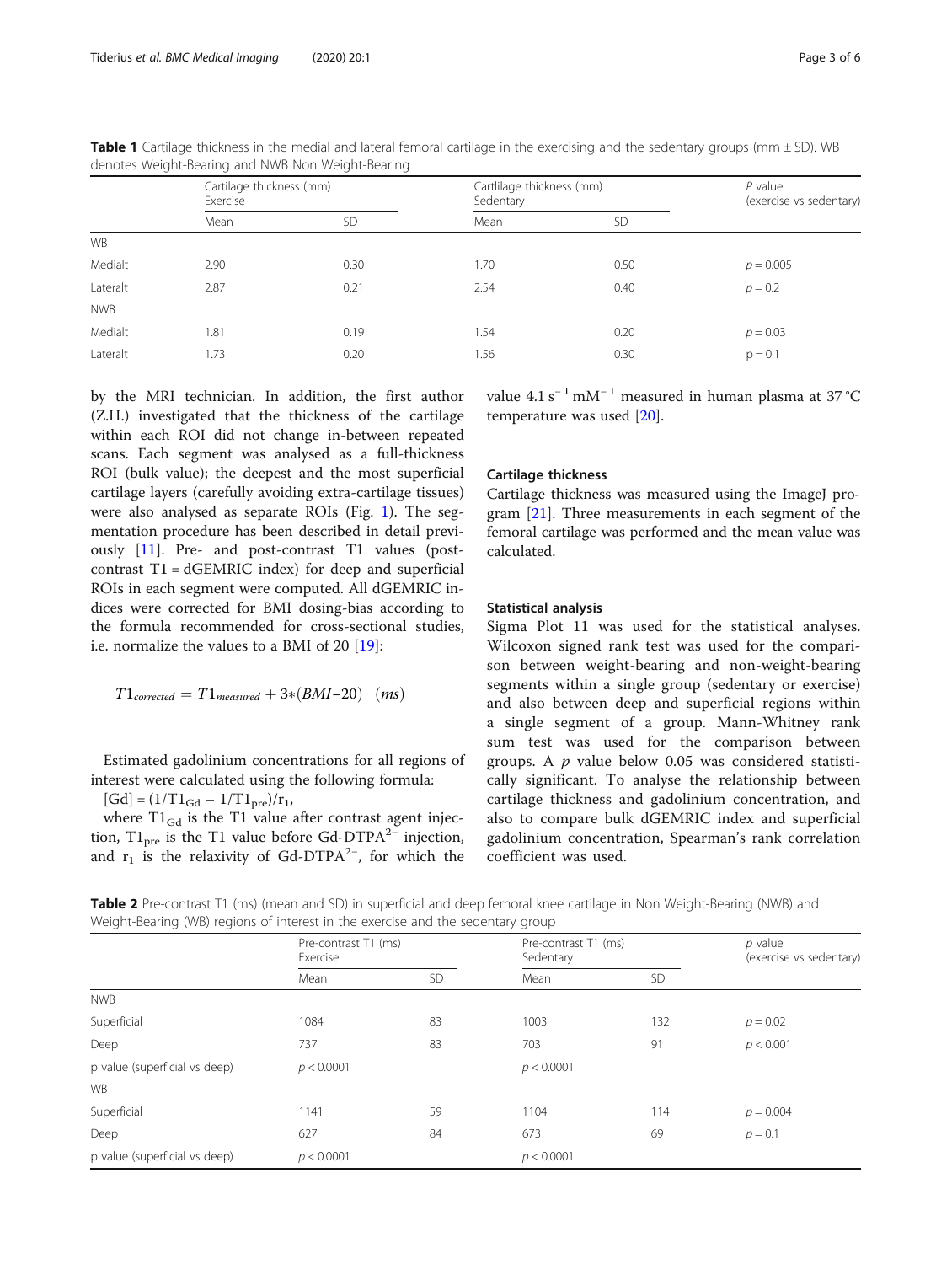

# Results

The medial, but not the lateral, femoral cartilage was thicker in the exercising than in the sedentary group in weight- and non-weight-bearing segments (Table [1](#page-2-0)).

In most of the segments, the T1 pre-contrast value was longer in the exercising compared to the sedentary group (Table [2\)](#page-2-0). In the sedentary as well as the exercising groups, the T1 pre-contrast value was longer in the superficial region compared to the deep region in weight-bearing as well as in non-weight-bearing segments (Table [2\)](#page-2-0).

The impact of cartilage thickness on the bulk dGEM-RIC values is illustrated in Fig. 2 showing a significant correlation between thickness and index. Similarly, the gadolinium concentration was negatively related to

cartilage thickness (Fig. 3b). In contrast, in superficial ROIs that were equally thick, the gadolinium concentration was not dependent on cartilage thickness (Fig. 3a).

The comparison between weight-bearing and nonweight bearing cartilage related to gadolinium concentration in superficial ROI shows a tendency to lower gadolinium concentrations in the weight-bearing compared to non-weight bearing segments in the exercise group ( $p = 0.07$ ) but not the sedentary group ( $p = 0.3$ ) (Table [3\)](#page-4-0). However, there was no difference in the gadolinium concentration between exercising and sedentary individuals in the weight-bearing  $(p = 0.16)$  or in the non-weight-bearing segments ( $p = 0.5$ ) (Table [3\)](#page-4-0).

# **Discussion**

In a previous dGEMRIC study using bulk (full-thickness) index values, we found higher dGEMRIC index interpreted as better cartilage quality in exercising compared to sedentary healthy volunteers [[17](#page-5-0)]. To examine the impact of recently described confounding factors in dGEM-RIC, we now have performed a detailed re-analysis of our data including T1 pre contrast and cartilage thickness measurements. Unexpectedly, T1 pre-contrast (native T1) was different for the exercise and sedentary groups; exercising individuals having longer native T1. This will influence the dGEMRIC index, which is the combined effect of native T1 and the shortening of T1 caused by the contrast agent. Hence, the exercising individuals in this study will get a higher dGEMRIC index, due to longer native T1 than sedentary individuals.

In the present study, we also confirm previous findings that the dGEMRIC index is dependent on cartilage thickness [\[11](#page-5-0)]. In that study, we also showed that the contrast medium mainly enters the cartilage from the surface and not via the subchondral bone  $[11]$  $[11]$ . Thus, particularly in subjects with thicker joint cartilage, the



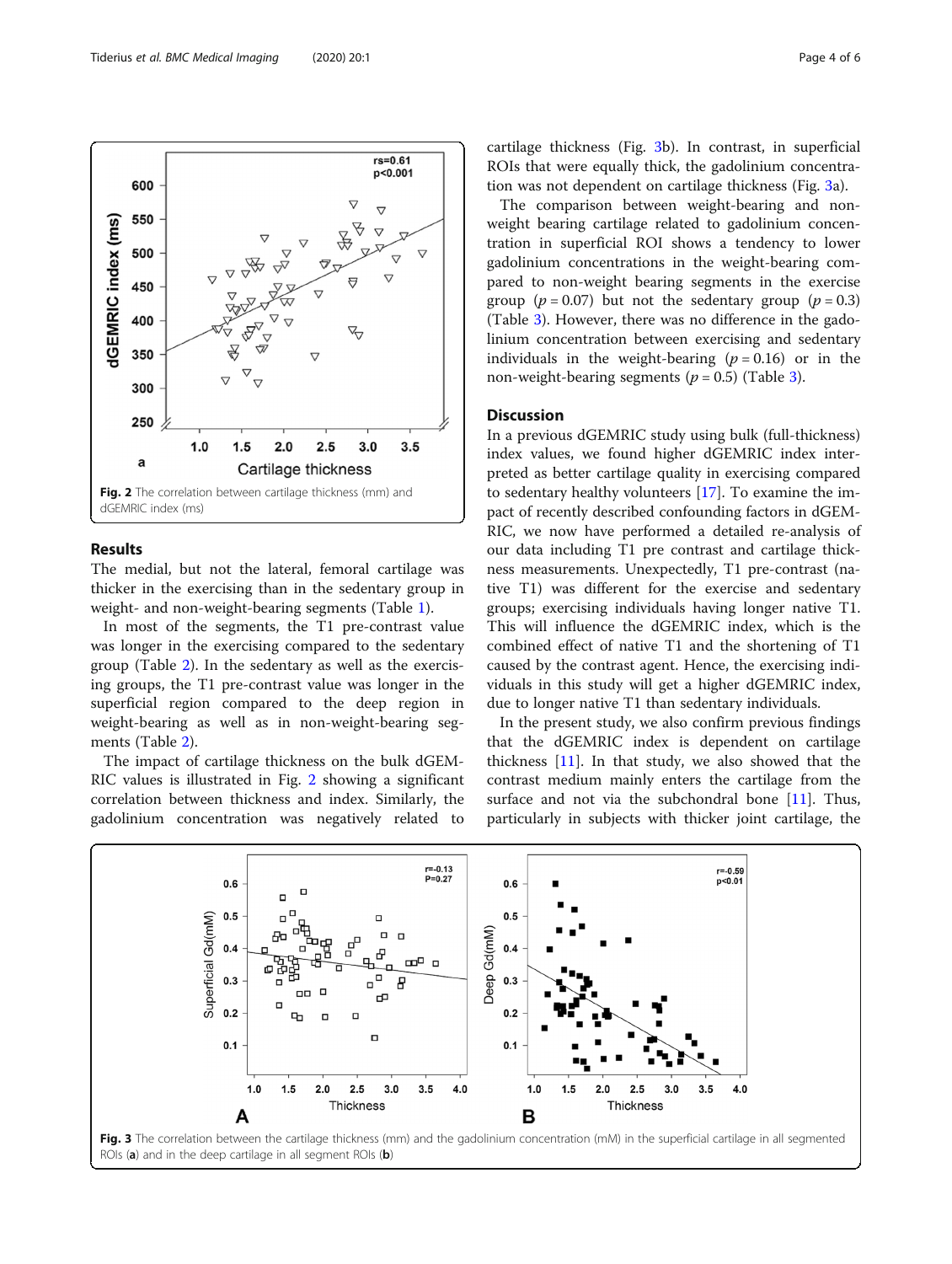|                     | Superficial [Gd] (mM) Exercise |      | Superficial [Gd] (mM) Sedentary) |      | $p$ value (exercise vs sedentary) |
|---------------------|--------------------------------|------|----------------------------------|------|-----------------------------------|
|                     | Mean                           | SD   | Mean                             |      |                                   |
| <b>NWB</b>          | 0.37                           | 0.08 | 0.39                             | 0.07 | $p = 0.5$                         |
| <b>WB</b>           | 0.29                           | 0.08 | 0.35                             | 0.09 | $p = 0.16$                        |
| p value (NWB vs WB) | $p = 0.07$                     |      | $p = 0.3$                        |      |                                   |

<span id="page-4-0"></span>Table 3 Gadolinium concentration for the superficial region of interest for Non Weight-Bearing (NWB) and Weight-Bearing (WB) cartilage for exercise and sedentary groups, respectively

diffusion of the contrast medium into the deeper cartilage will be prolonged. This together with the fact that native cartilage in deeper parts has a T1 close to that of superficial cartilage diffused with gadolinium  $[11]$  $[11]$  $[11]$ , do have an impact on the average bulk ROI value. Accordingly, both native T1 and cartilage thickness are confounding factors in cross-sectional dGEMRIC studies. For example, in this study the cartilage thickness and the pre-contrast T1 were different for the exercise and sedentary groups, even if it was only significant for the medial femoral cartilage.

The small number of subjects in this study is a power limitation in the statistical analysis. The trends of adaptation related to exercise and weight-bearing may had become significant with a larger number of subjects. In support of this contention, results from several experimental studies have shown cartilage adaptation to load and exercise [\[22](#page-5-0)–[29\]](#page-5-0), as well as two previous in vivo dGEMRIC studies [\[30,](#page-5-0) [31\]](#page-5-0). Due to the limited spatial resolution of the MR-images, it is challenging task to segment the different compartments of the cartilage. To reduce uncertainty all segmentation was performed by one single observer.

It may be argued that different gender may be a possible limitation in the present study. However, a previous meta-analysis has demonstrated that dGEMRIC results do not differ between men and women [\[32](#page-5-0)]. Another limitation is the T1 measurement protocol. Longer inversion times would have been more appropriate for the higher pre-contrast T1 in the cartilage. As a result, the uncertainty of the measured pre-contrast T1 is expected to be larger than for the post-contrast T1.

The study used triple dose (0.3 mmol/kg) of the contrast medium, while most studies use double dose. We have previously demonstrated a linear dose-response of gadolinium concentration in femoral knee cartilage after intravenous injection [[33\]](#page-5-0). Therefore, we assume that the results in this study would have been similar after the double dose. However, triple dose may increase the sensitivity of the method [\[33\]](#page-5-0).

Sub-regional analysis of cartilage has also been performed by others. In a study by Li et al.  $[16]$  $[16]$ , subregional analysis was not more sensitive at identifying diseased cartilage than using bulk analysis, even though depth wise variations were clearly identified. Their result

is somewhat contradictory to the result of this study. However, the definition of a deep ROI and a superficial ROI differs between our study and that study. In the study by Li et al., the cartilage was thinner due to OA resulting in a lack of superficial cartilage. To improve our understanding of human cartilage biology, it would be advantageous in future studies to examine diffusion and distribution patterns of contrast compounds at different stages of normal and degenerative cartilage, cartilage thickness and also including measures of physical activity and native cartilage T1.

# Conclusion

This study provides important information that exercising individuals have thicker cartilage and longer native T1 than sedentary individuals do. Both these factors influence post contrast T1 analysis, which complicates the interpretation of dGEMRIC bulk results.

Cartilage pre-contrast T1 and thickness are sources of error in dGEMRIC that should be considered when analysing bulk values. Our results indicate that differences in cartilage structure due to exercise and weight-bearing may be less pronounced than previously demonstrated.

#### **Abbreviations**

BMI: Body Mass Index; dGEMRIC: Delayed Gadolinium-Enhanced MRI of Cartilage; FOV: Field of View; GAG: Glycosaminoglycan; NWB: Non Weight-Bearing; OA: Osteoarthritis; ROI: Region of Interest; TE: Echo time; TI: Inversion time; TR: Repetition time; WB: Weight-Bearing (WB)

## Acknowledgements

Not applicable.

#### Authors' contributions

CJT and LED conceived and designed the study. CJT and ZKH analyzed the data. CJT, LED and LEO wrote the manuscript. All authors read and approved the final manuscript.

#### Funding

This study was funded by Governmental Funding of Clinical Research within National Health Service (ALF), Region Skåne, Stiftelsen för bistånd åt rörelsehindrade i Skåne and The Swedish Reumatism Association.

#### Availability of data and materials

The datasets analysed during the current study are available from the corresponding author on reasonable request.

#### Ethics approval and consent to participate

The study was approved by the local ethical review board in Lund [\[17](#page-5-0)]. A written informed consent was obtained from all participants.